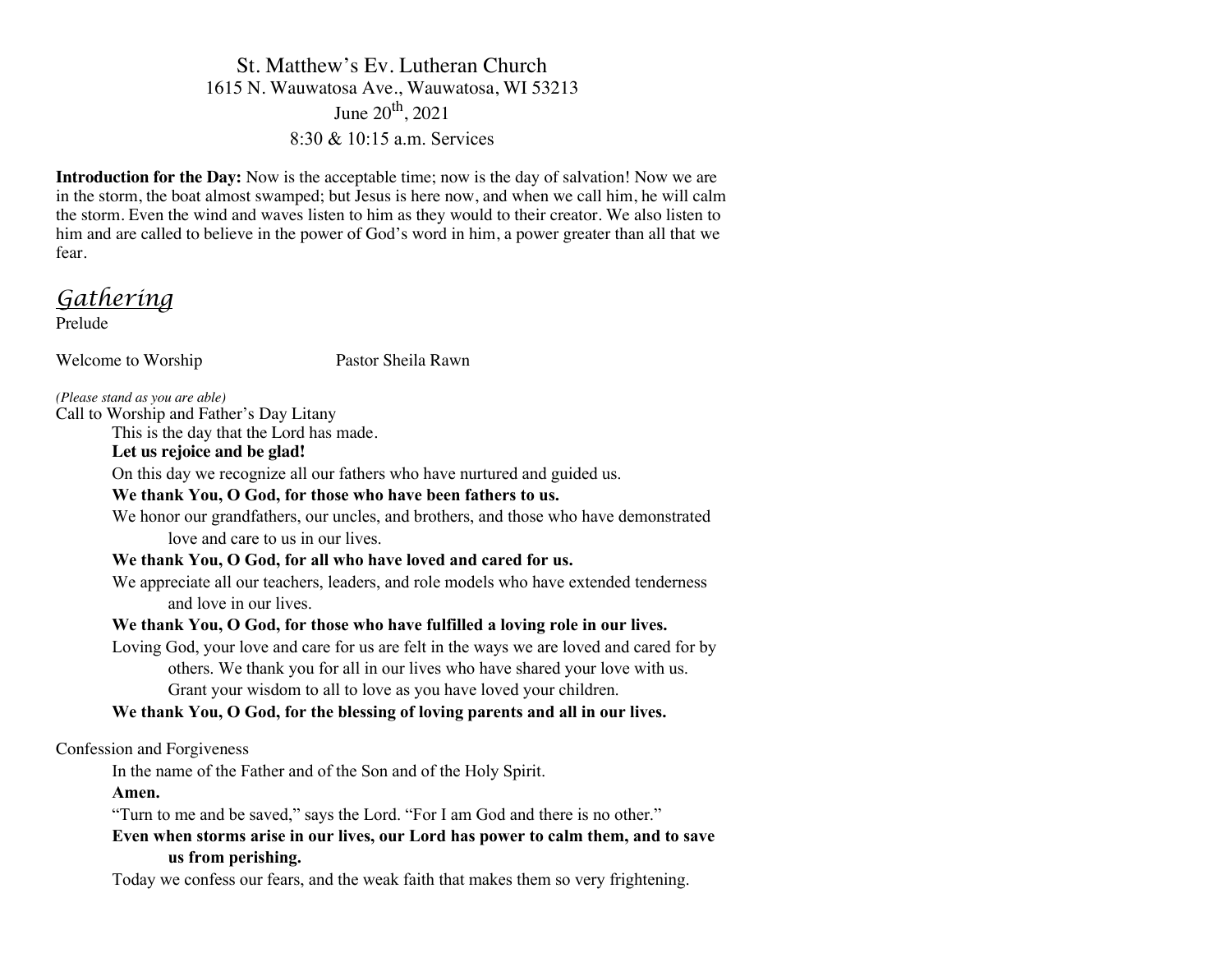## *(Silence is kept for reflection)*

Most merciful God,

**we confess that we have sinned against you in our thinking, in our speaking, and in our doing. We are afraid and doubtful. Our faith is weak. For the sake of your Son, Jesus Christ, have mercy on us. Forgive us our sins and call us by your Holy Spirit to the new life you ordained for us, to the glory of your holy name.**

"Who is this, that even the wind and the sea obey him?" Through the Holy Spirit given to us, God's love has been poured into your hearts. For the sake of Jesus Christ, your sins are forgiven. Peace! Be still!

### **Amen.**

Gathering Song #632 O God, Our Help in Ages Past [Stanzas 1, 5 & 6]

*O God, our help in ages past, our hope for years to come, our shelter from the stormy blast, and our eternal home.*

*Time, like an ever-rolling stream, bears all our years away; they fly forgotten, as a dream dies at the op'ning day.*

*O God, our help in ages past, our hope for years to come, still be our guard while troubles last and our eternal home.* 

Text: Isaac Watts, 1674-1748, alt. Music: William Croft, 1678-1727. Tune: St. Anne CM.

Opening Litany for *"Even Wind and Sea Obey"* Sunday

When the disciples were caught in a storm on the sea, they were filled with fear. But Jesus came and calmed the waves with a word.

### **God was their refuge and strength.**

When we are struck down by illness or injury and our bodies are weak, when we are faced with an uncertain future and clouds of doubt hover over us,

### **God is our very present help in trouble.**

Therefore, we will not fear, though the earth gives way and the mountains fall into the heart of the sea.

**For the Lord Almighty is with us. The God of Jacob is our fortress.**

Apostolic Greeting

The grace of our Lord Jesus Christ, the love of God and the communion of the Holy Spirit be with you all.

### **And also with you.**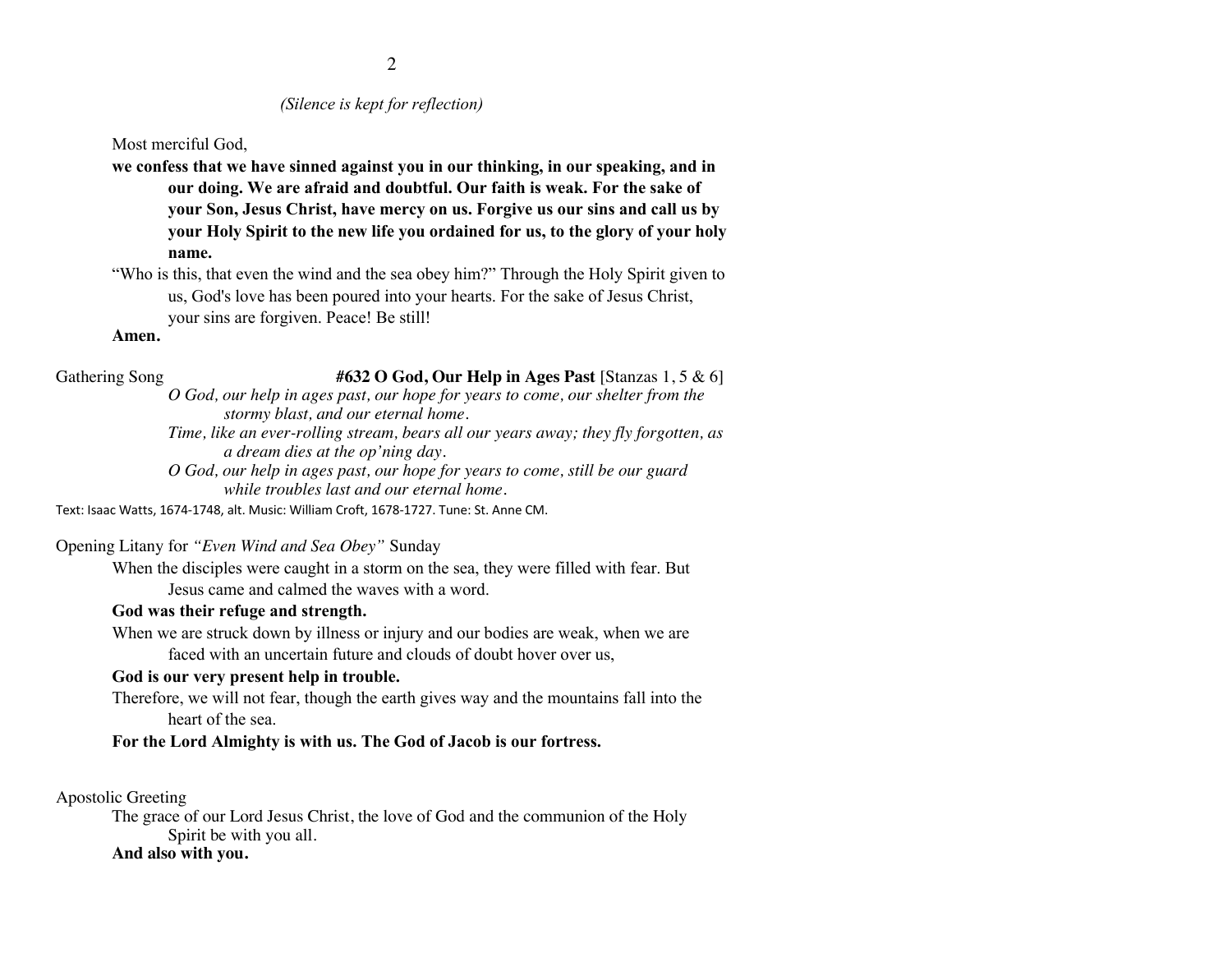Prayer of the Day

Let us pray. O God of creation, eternal majesty, you preside over land and sea, sunshine and storm. By your strength pilot us, by your power preserve us, by your wisdom instruct us, and by your hand protect us, through Jesus Christ, our Savior and Lord.

**Amen.**

*Word*

*(Please be seated)* First Reading Job 38:1-11

*At the end of the book of Job, after Job and his companions have argued about the cause of the great suffering Job endures, God finally speaks. These verses begin that speech, which is a grand vision of creation, describing God's ordering of the cosmos and inviting Job to marvel at its beauty.*

A reading from Job, Chapter 38.

- The LORD answered Job out of the whirlwind: "Who is this that darkens counsel by words without knowledge? Gird up your loins like a man, I will question you, and you shall declare to me.
- "Where were you when I laid the foundation of the earth? Tell me, if you have understanding. Who determined its measurements—surely you know! Or who stretched the line upon it? On what were its bases sunk, or who laid its cornerstone when the morning stars sang together and all the heavenly beings shouted for joy?
- "Or who shut in the sea with doors when it burst out from the womb?— when I made the clouds its garment, and thick darkness its swaddling band, and prescribed bounds for it, and set bars and doors, and said, 'Thus far shall you come, and no farther, and here shall your proud waves be stopped'?"

Word of God, word of life. **Thanks be to God.**

Psalm Psalm 107:1-3, 23-32 *You stilled the storm and silenced the waves of the sea. (Ps. 107:29)*

Let us read responsively from Psalm 107.

Give thanks to the LORD, for the LORD is good, for God's mercy endures forever. **Let the redeemed of the LORD proclaim that God redeemed them from the hand of the foe,**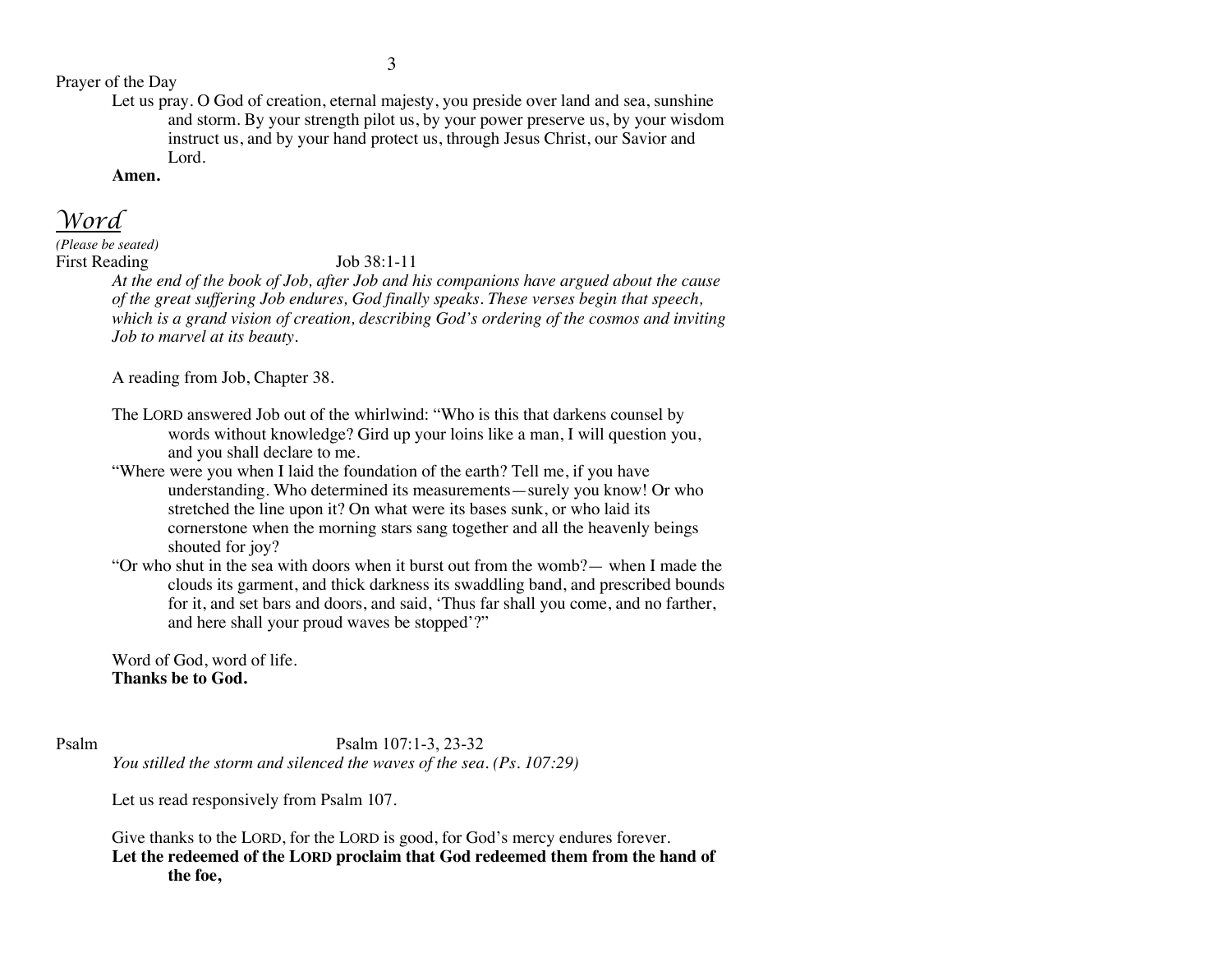- gathering them in from the lands; from the east and from the west, from the north and from the south.
- **Some went down to the sea in ships, plying their trade in deep waters.**

They beheld the works of the LORD, God's wonderful works in the deep.

- **Then God spoke, and a stormy wind arose, which tossed high the waves of the sea.**
- They mounted up to the heavens and descended to the depths; their souls melted away in their peril.
- **They staggered and reeled like drunkards, and all their skill was of no avail.**

Then in their trouble they cried to the LORD, and you delivered them from their distress.

- **You stilled the storm to a whisper and silenced the waves of the sea.**
- Then were they glad when it grew calm, when you guided them to the harbor they desired.
- **Let them give thanks to you, LORD, for your steadfast love and your wonderful works for all people.**
- Let them exalt you in the assembly of the people; in the council of the elders, let them sing hallelujah!

Word of God, word of life. **Thanks be to God.**

### Second Reading 2 Corinthians 6:1-13

*Paul and his fellow workers experience great hardships and even rejection while carrying out their missionary work. Nevertheless, Paul continuously proclaims that God has not rejected us but is graciously working for our salvation.*

A reading from 2 Corinthians, Chapter 6.

- As we work together with him, we urge you also not to accept the grace of God in vain. For he says, "At an acceptable time I have listened to you, and on a day of salvation I have helped you."
- See, now is the acceptable time; see, now is the day of salvation! We are putting no obstacle in anyone's way, so that no fault may be found with our ministry, but as servants of God we have commended ourselves in every way: through great endurance, in afflictions, hardships, calamities, beatings, imprisonments, riots, labors, sleepless nights, hunger; by purity, knowledge, patience, kindness, holiness of spirit, genuine love, truthful speech, and the power of God; with the weapons of righteousness for the right hand and for the left; in honor and dishonor, in ill repute and good repute.
- We are treated as impostors, and yet are true; as unknown, and yet are well known; as dying, and see—we are alive; as punished, and yet not killed; as sorrowful, yet always rejoicing; as poor, yet making many rich; as having nothing, and yet possessing everything.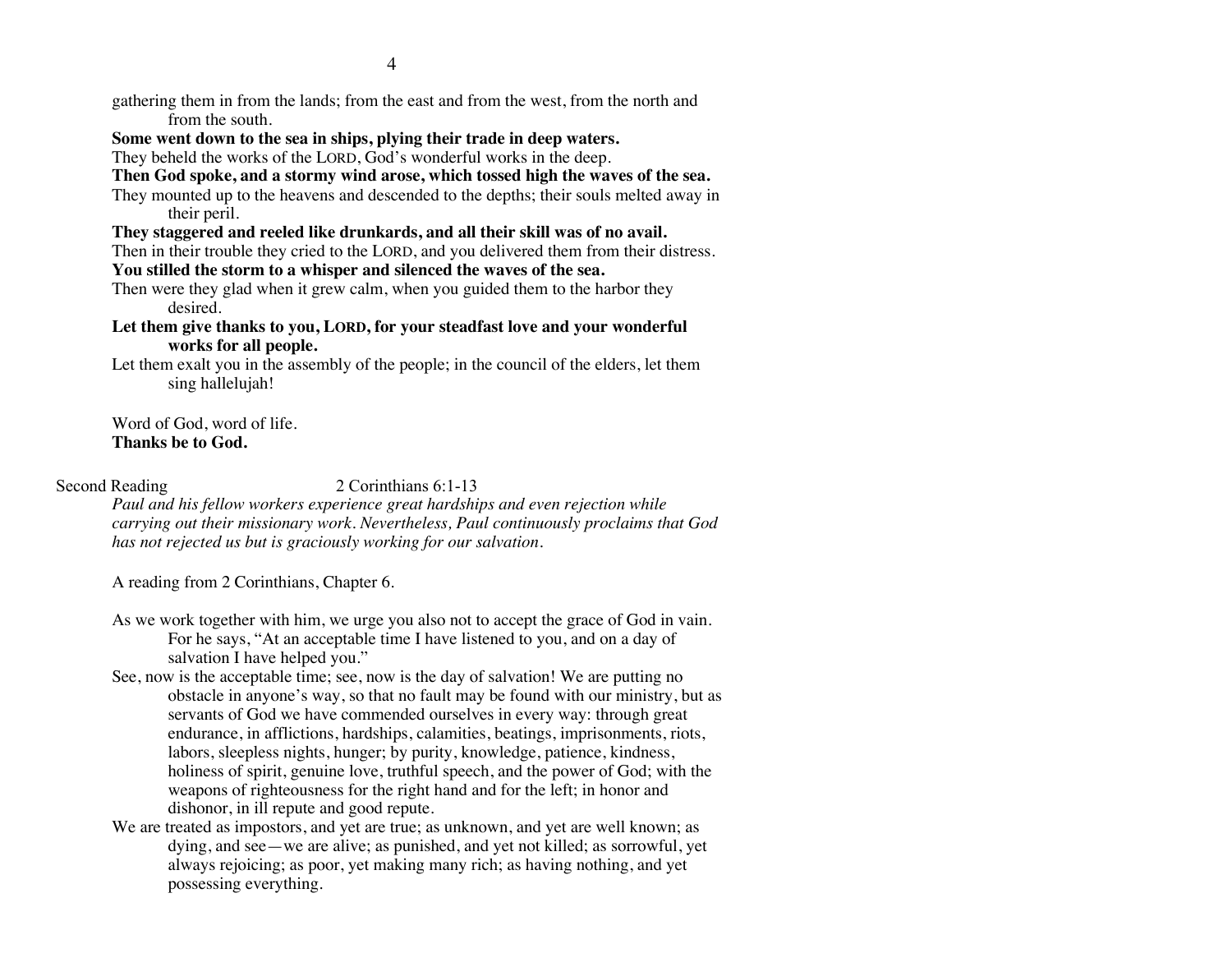We have spoken frankly to you Corinthians; our heart is wide open to you. There is no restriction in our affections, but only in yours. In return—I speak as to children open wide your hearts also.

Word of God, word of life. **Thanks be to God.**

*(Please stand as you are able)* Gospel Acclamation **#794 Calm to the Waves**



Text: Mary Louise Bringle, b. 1953. © 2002 GIA Publications, Chicago. Music: Thomas Pavechko, b. 1962. © 2002 Selah Publishing Co. Inc. Tune: Calm Seas 447 446. Used with permission. OneLicense.net A-703603.

### Gospel Mark 4:35-41

*Jesus' calming of the storm on the sea reveals his power over evil, since the sea represents evil and chaos. The boat on the sea is a symbol of the church and invites us to trust God amid life's turbulence.*

The holy gospel according to Mark, the  $4<sup>th</sup>$  chapter.

# **Glory to You O Lord.**

When evening had come, [Jesus said to the disciples,] "Let us go across to the other side." And leaving the crowd behind, they took him with them in the boat, just as he was. Other boats were with him. A great windstorm arose, and the waves beat into the boat, so that the boat was already being swamped. But he was in the stern, asleep on the cushion; and they woke him up and said to him, "Teacher, do you not care that we are perishing?" He woke up and rebuked the wind, and said to the sea, "Peace! Be still!" Then the wind ceased, and there was a dead calm. He said to them, "Why are you afraid? Have you still no faith?" And they were filled with great awe and said to one another, "Who then is this, that even the wind and the sea obey him?"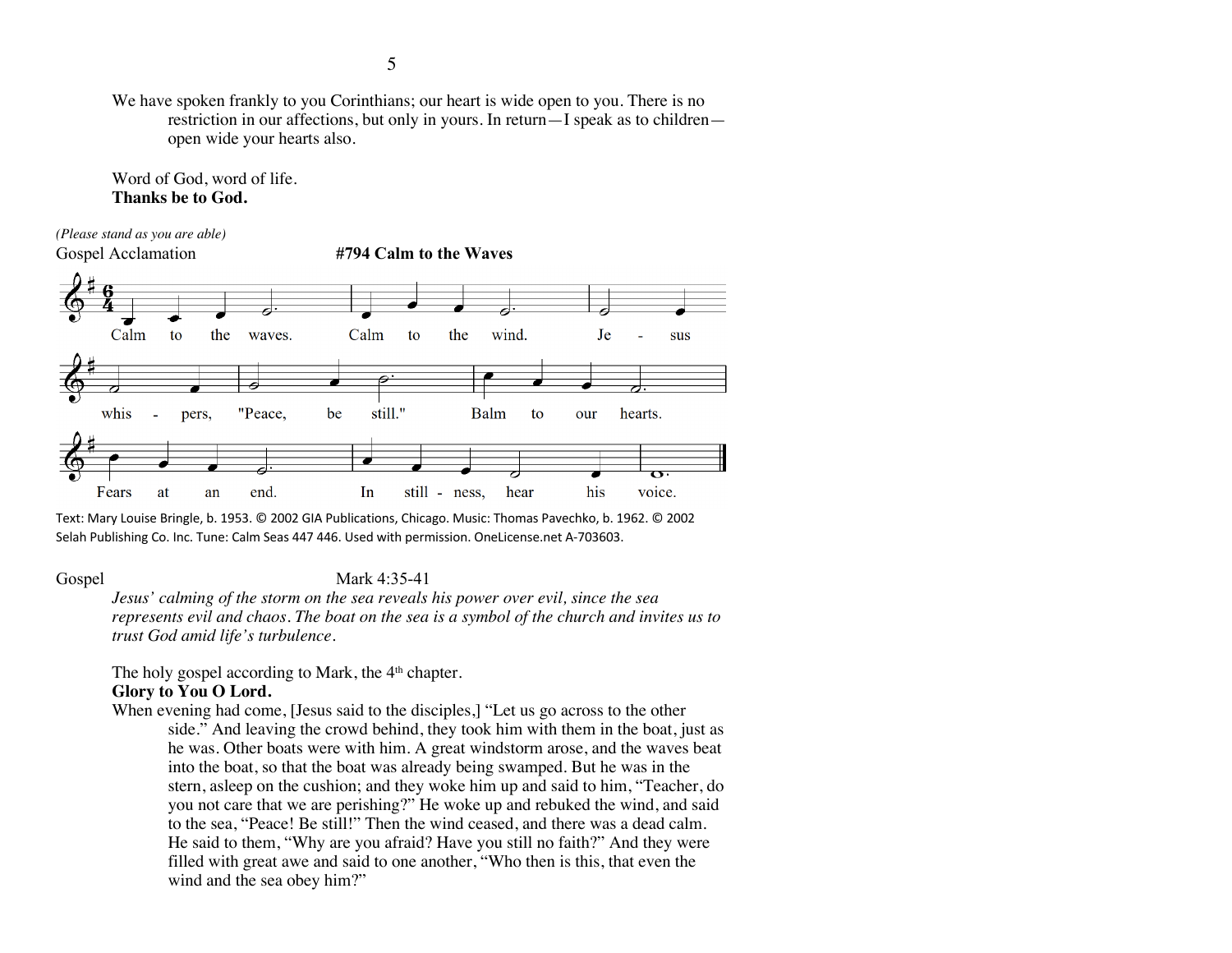The Gospel of the Lord for you this day. **Praise to You, O Christ.**

*(Please be seated)*

Sermon Pastor Sheila Rawn

*(Please stand as you are able)*

Hymn of the Day **#756 Eternal Father, Strong to Save** [Stanza 1 & 2]

*Eternal Father, strong to save, whose arm has bound the restless wave, who bade the mighty ocean deep its own appointed limits keep: oh, hear us when we cry to thee for those in peril on the sea.*

*O Savior, whose almighty word the winds and waves submissive heard, who walked upon the foaming deep, and calm amid the storm didst sleep: oh, hear us when we cry to thee for those in peril on the sea.*

Text: William Whiting, 1825-1878, alt. Music: John B. Dykes, 1823-1876. Tune: Melita 88 88 88.

Profession of Faith The Apostles' Creed **I believe in God, the Father almighty, creator of heaven and earth.**

**I believe in Jesus Christ, God's only Son, our Lord, who was conceived by the Holy Spirit, born of the virgin Mary,**

**suffered under Pontius Pilate, was crucified, died, and was buried; he descended to the dead.**

**On the third day he rose again; he ascended into heaven, he is seated at the right hand of the Father, and he will come to judge the living and the dead.**

**I believe in the Holy Spirit, the holy catholic church, the communion of saints, the forgiveness of sins, the resurrection of the body, and the life everlasting.**

Prayer of Intercession

Filled with the Holy Spirit, we join with the church in every place, praying for the world and the church, and all people in need.

... Lord, in your mercy, **hear our prayer.**

By the sure guidance of your Holy Spirit, O God, we lift up our prayers in trust and thanksgiving, through Jesus Christ our Lord.

### **Amen.**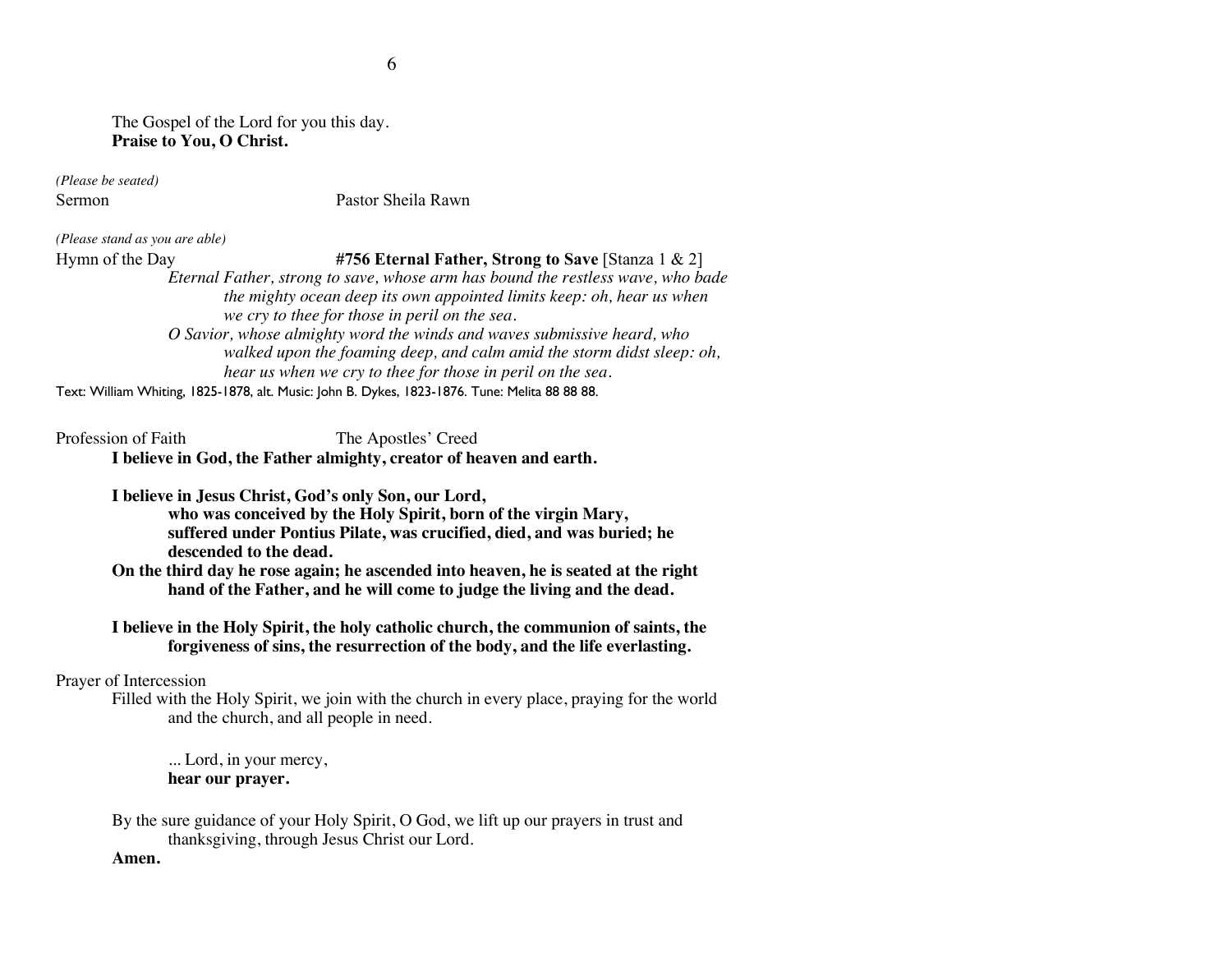### 7

# *Healing Liturgy*

*(Please be seated)*

We are all in are various places but together in time to hear the Word of God, pray for those in need, and ask God's blessing on those who seek healing and wholeness through Christ our Lord.

**Look upon us with mercy and bless us with your healing Spirit.** Bring us comfort amid pain, light to illuminate our darkness,

**And strengthen us in our journey.**

Healing Litany

Let us pray. Living God, through the power of the Holy Spirit, grant comfort in suffering to all who are in need of healing.

When afraid, **give us courage;**<br>when afflicted. **give us patience:** give us patience;<br>give us hope; when dejected, and when alone, **assure us of the support of your holy people.** We ask this through Christ our Lord. **Amen.**

A time of Reflection [Video and Music]

Healing Prayer

Let us pray. O Creator and Mighty God,

**you have promised strength for the weak, rest for the laborers, light for the way, grace for the trials, help from above, unfailing sympathy, undying love.** O Creator, and Mighty God, help us to continue in your promise. **Amen.**

*(Please stand as you are able)* Sharing the Peace of Christ The peace of the Lord be with you all. **And also with you.**

# *Meal*

*(Please be seated)*

Musical Offering (8:30) *Longing,* arr. by Mark Hayes (10:15) *Be Thou My* Vision John Malloy, Guitar

*(Please stand as you are able)* Offering Prayer

> Let us pray. Jesus, Bread of life, you have set this table with your very self, and called us to the feast of plenty. Gather what has been sown among us, and strengthen us in this meal. Make us to be what we receive here, your body for the life of the world. **Amen.**